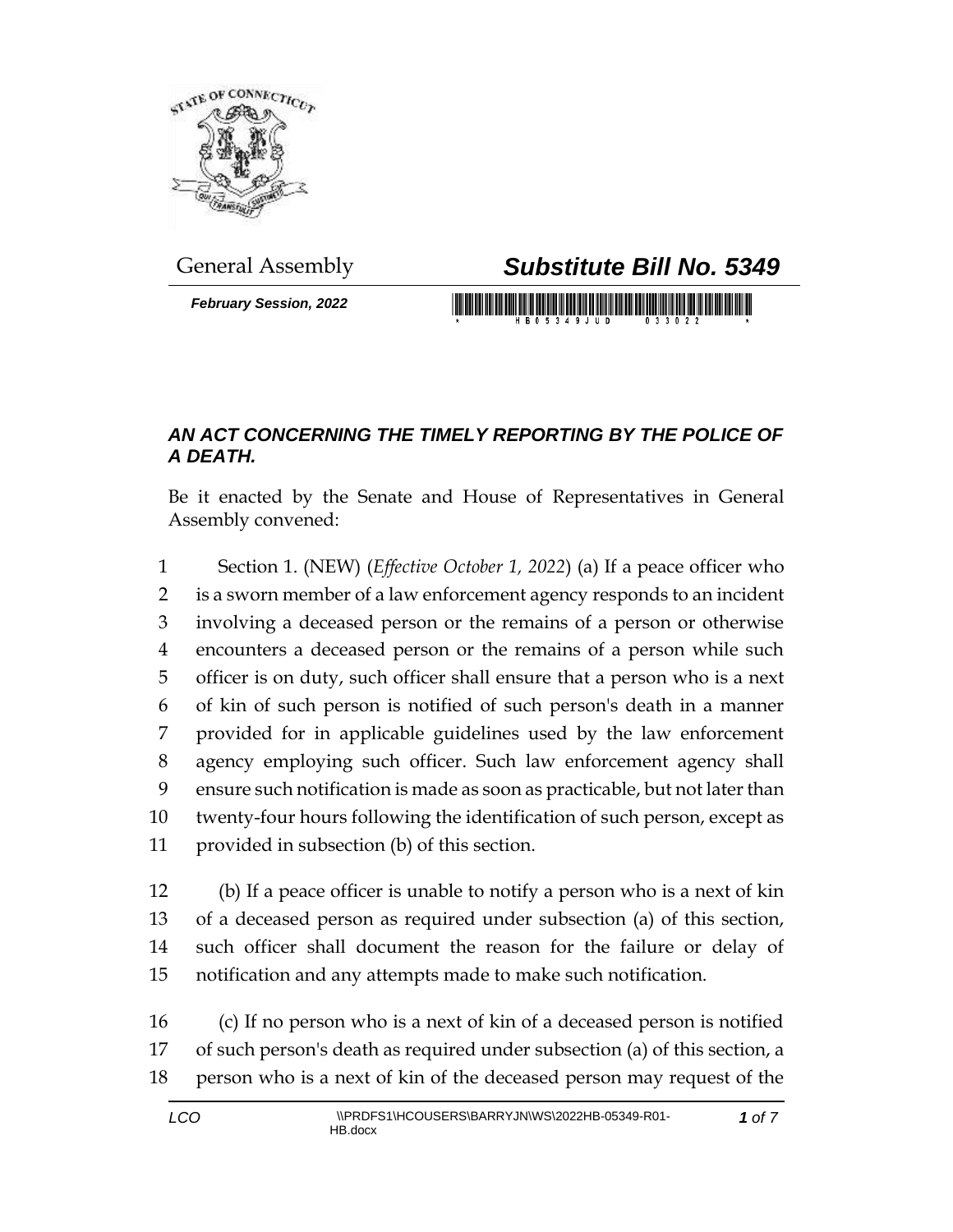Office of the Inspector General, established under section 51-277e of the general statutes, as amended by this act, an investigation of such lack of notification or timely notification.

 (d) For purposes of this section, "peace officer" has the same meaning as provided in section 53a-3 of the general statutes, "next of kin" has the same meaning as provided in section 19a-415a of the general statutes and "law enforcement agency" means the Division of State Police within the Department of Emergency Services and Public Protection or any municipal police department.

 Sec. 2. Section 51-277a of the 2022 supplement to the general statutes is repealed and the following is substituted in lieu thereof (*Effective October 1, 2022*):

 (a) (1) Whenever a peace officer, in the performance of such officer's duties, uses physical force upon another person and such person dies as a result thereof or uses deadly force, as defined in section 53a-3, upon another person, the Division of Criminal Justice shall cause an investigation to be made and the Inspector General shall have the responsibility of determining whether the use of physical force by the peace officer was justifiable under section 53a-22.

 (2) (A) Except as provided under subdivision (1) of this subsection, whenever a person dies in the custody of a peace officer or law enforcement agency, the Inspector General shall investigate and determine whether physical force was used by a peace officer upon the deceased person, and if so, whether the use of physical force by the peace officer was justifiable under section 53a-22. If the Inspector General determines the deceased person may have died as a result of criminal action not involving the use of force by a peace officer, the Inspector General shall refer such case to the Chief State's Attorney or state's attorney for potential prosecution.

 (B) Except as provided under subdivision (1) of this subsection or subparagraph (A) of subdivision (2) of this subsection, whenever a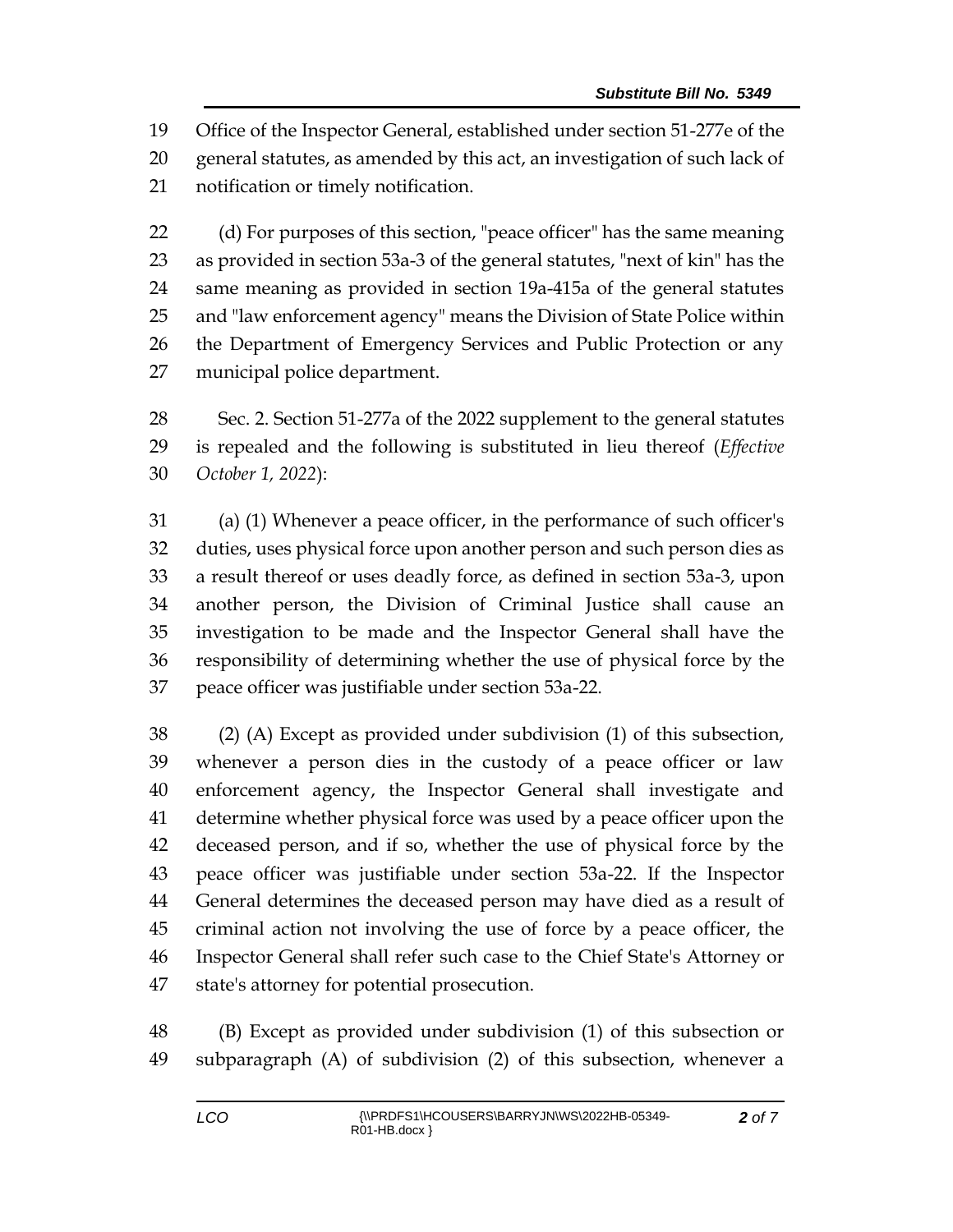person dies in the custody of the Commissioner of Correction, the Inspector General shall investigate and determine whether the deceased person may have died as a result of criminal action, and, if so, refer such case to the Chief State's Attorney or state's attorney for potential prosecution.

 (3) Whenever a person who (A) is a next of kin of a deceased person, (B) is not notified of such deceased person's death as required pursuant to section 1 of this act and no other person who is a next of kin of the deceased person was so notified, and (C) requests of the Office of the 59 Inspector General an investigation of the lack of notification or timely notification of such death, the Inspector General shall investigate and determine whether there was any malfeasance on the part of a peace officer or a supervisor of the peace officer in the failure to provide such notification or timely notification, and if so, may make recommendations to the Police Officer Standards and Training Council established under section 7-294b concerning censure, suspension, renewal, cancelation or revocation of the peace officer's or supervisor's certification.

 **[**(3)**]** (4) The Inspector General shall request the appropriate law enforcement agency to provide such assistance as is necessary to investigate and make a determination under subdivision (1), **[**or**]** (2) or (3) of this subsection.

 **[**(4)**]** (5) Whenever a peace officer, in the performance of such officer's duties, uses physical force or deadly force upon another person and such person dies as a result thereof, the Inspector General shall complete a preliminary status report that shall include, but need not be limited to, (A) the name of the deceased person, (B) the gender, race, ethnicity and age of the deceased person, (C) the date, time and location of the injury causing such death, (D) the law enforcement agency involved, (E) the status on the toxicology report, if available, and (F) the death certificate, if available. The Inspector General shall complete the report and submit a copy of such report not later than five business days after the cause of the death is available to the Chief State's Attorney and, in accordance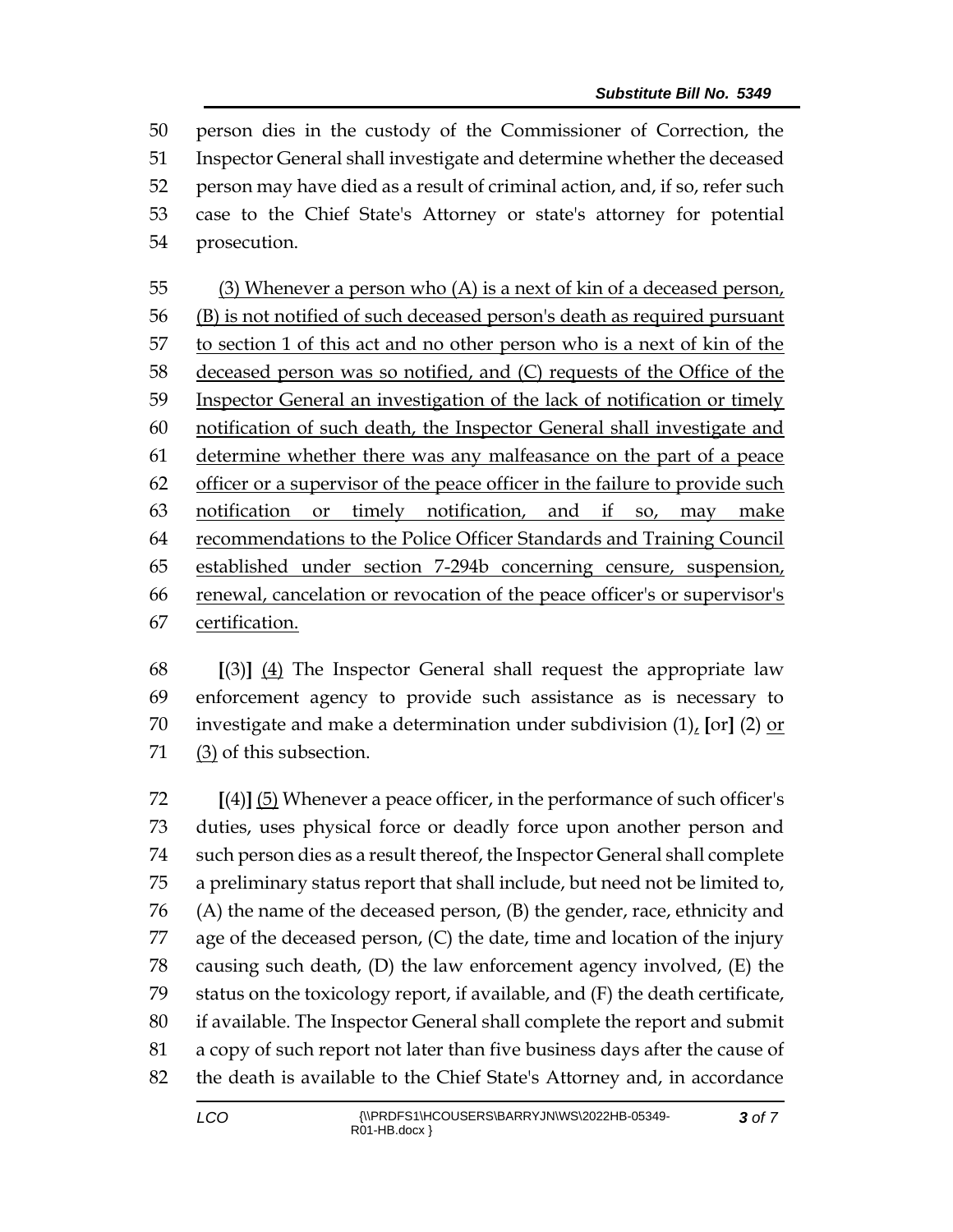with the provisions of section 11-4a, to the joint standing committees of the General Assembly having cognizance of matters relating to the

judiciary and public safety.

 (b) Upon the conclusion of the investigation of **[**the**]** an incident of the 87 use of force, the Inspector General shall file a report with the Chief State's Attorney which shall contain the following: (1) The circumstances of the incident, (2) a determination of whether the use of physical force by the peace officer was justifiable under section 53a-22, and (3) any recommended future action to be taken by the Office of the Inspector General as a result of the incident. The Chief State's Attorney shall provide a copy of the report to the chief executive officer of the municipality in which the incident occurred and to the Commissioner of Emergency Services and Public Protection or the chief of police of such municipality, as the case may be, and shall make such report available to the public on the Division of Criminal Justice's Internet web site not later than forty-eight hours after the copies are provided to the chief executive officer and the commissioner or chief of police.

 (c) The Office of the Inspector General shall prosecute any case involving an incident of the use of force in which the Inspector General determines that (1) the use of force by a peace officer was not justifiable under section 53a-22, or (2) there was a failure to intervene in such incident or to report any such incident, as required under subsection (a) of section 7-282e or section 18-81nn.

 Sec. 3. Subsection (a) of section 51-277e of the 2022 supplement to the general statutes is repealed and the following is substituted in lieu thereof (*Effective October 1, 2022*):

 (a) There is established the Office of the Inspector General that shall be a separate office within the Division of Criminal Justice. Not later than October 1, 2021, the Criminal Justice Commission established pursuant to section 51-275a shall appoint a deputy chief state's attorney as Inspector General who shall lead the Office of the Inspector General. The office shall: (1) Conduct investigations of peace officers in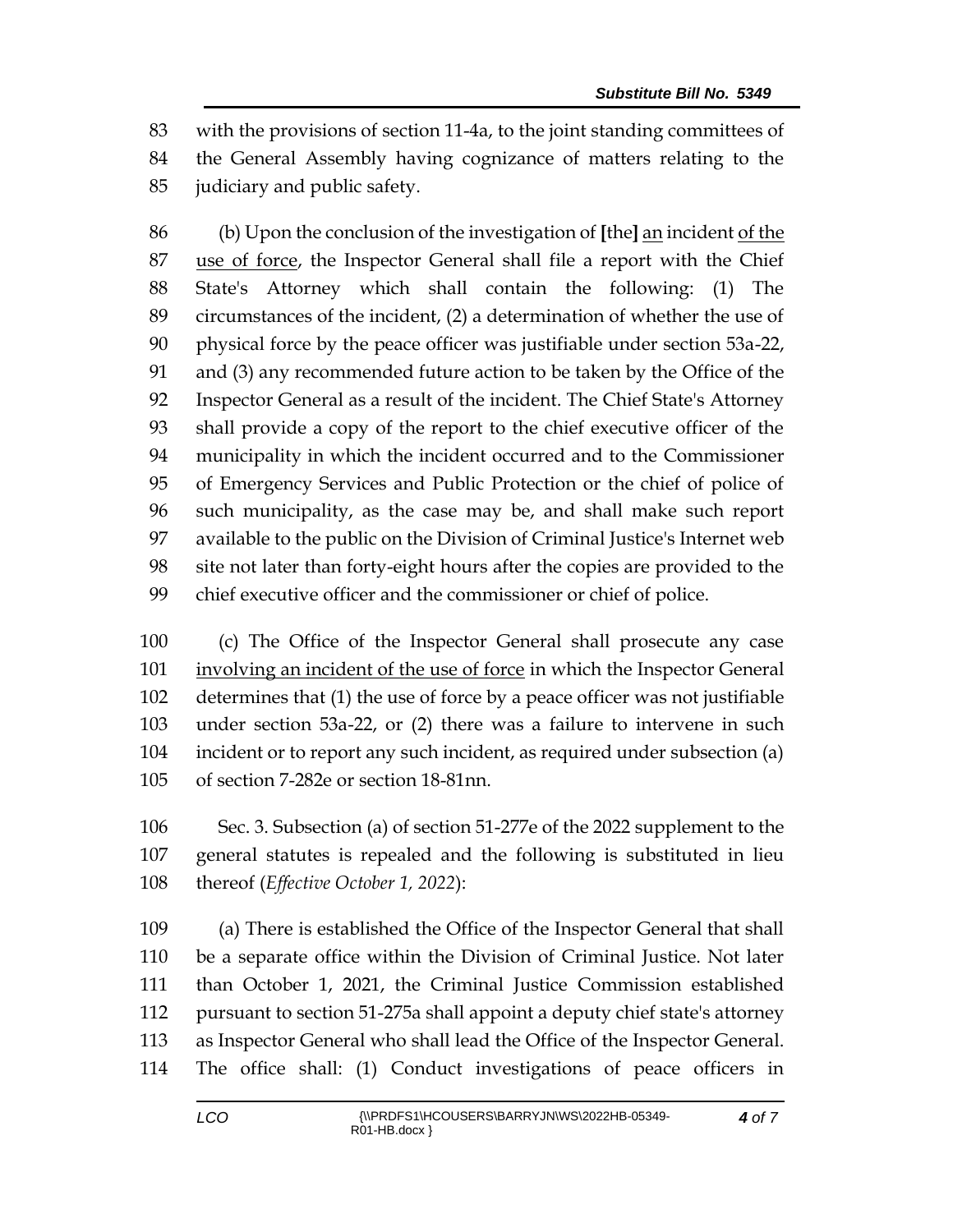accordance with section 51-277a, as amended by this act; (2) prosecute any case in which the Inspector General determines a peace officer used force found to not be justifiable pursuant to section 53a-22 or where a police officer or correctional officer fails to intervene in any such incident or to report any such incident, as required under subsection (a) of section 7-282e or section 18-81nn, as applicable; **[**and**]** (3) investigate any failure to report the death of a person in accordance with the provisions of section 1 of this act; and (4) make recommendations to the Police Officer Standards and Training Council established under section 7-294b concerning censure and suspension, renewal, cancelation or revocation of a peace officer's certification.

 Sec. 4. Subsection (c) of section 7-294d of the 2022 supplement to the general statutes is repealed and the following is substituted in lieu thereof (*Effective October 1, 2022*):

 (c) (1) The council may refuse to renew any certificate if the holder fails to meet the requirements for renewal of his or her certification.

 (2) The council may cancel or revoke any certificate if: (A) The certificate was issued by administrative error, (B) the certificate was obtained through misrepresentation or fraud, (C) the holder falsified any document in order to obtain or renew any certificate, (D) the holder has been convicted of a felony, (E) the holder has been found not guilty of a felony by reason of mental disease or defect pursuant to section 53a- 13, (F) the holder has been convicted of a violation of section 21a-279, (G) the holder has been refused issuance of a certificate or similar authorization or has had his or her certificate or other authorization cancelled or revoked by another jurisdiction on grounds which would authorize cancellation or revocation under the provisions of this subdivision, (H) the holder has been found by a law enforcement unit, pursuant to procedures established by such unit, to have used a firearm in an improper manner which resulted in the death or serious physical injury of another person, (I) the holder has been found by a law enforcement unit, pursuant to procedures established by such unit and considering guidance developed under subsection (g) of this section, to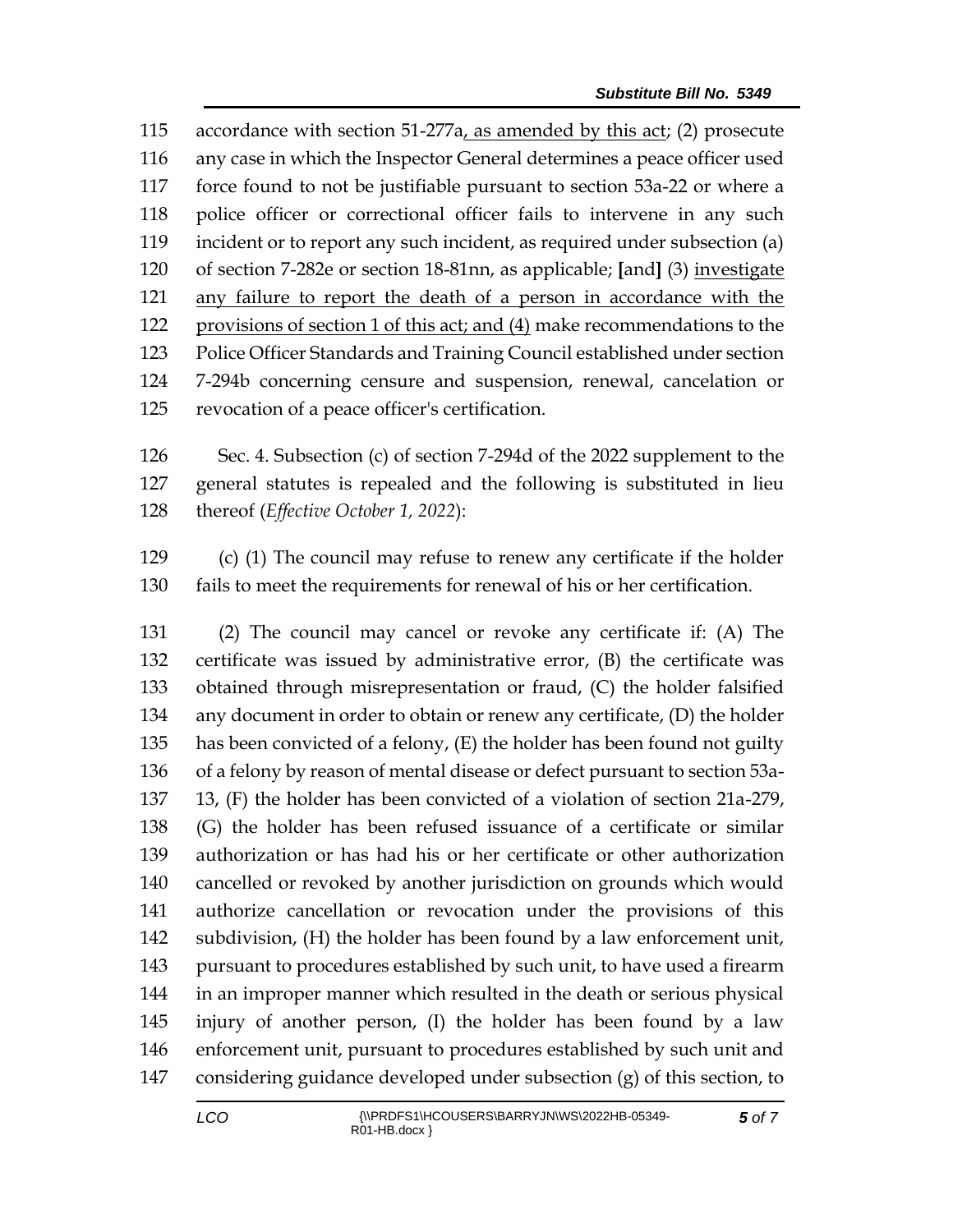have engaged in conduct that undermines public confidence in law enforcement, including, but not limited to, discriminatory conduct, falsification of reports, issuances of orders that are not lawful orders, failure to report or timely report a death in violation of section 1 of this 152 act or a violation of the Alvin W. Penn Racial Profiling Prohibition Act pursuant to sections 54-1*l* and 54-1m, provided, when evaluating any such conduct, the council considers such conduct engaged in while the holder is acting in such holder's law enforcement capacity or representing himself or herself to be a police officer to be more serious than such conduct engaged in by a holder not acting in such holder's law enforcement capacity or representing himself or herself to be a police officer , **[**;**]** (J) the holder has been found by a law enforcement unit, pursuant to procedures established by such unit, to have used physical force on another person in a manner that is excessive or used physical force in a manner found to not be justifiable after an investigation conducted pursuant to section 51-277a, as amended by this act, or (K) the holder has been found by a law enforcement unit, pursuant to procedures established by such unit, to have committed any act that would constitute tampering with or fabricating physical evidence in violation of section 53a-155, perjury in violation of section 53a-156 or false statement in violation of section 53a-157b. Whenever the council believes there is a reasonable basis for suspension, cancellation or revocation of the certification of a police officer, police training school or law enforcement instructor, it shall give notice and an adequate opportunity for a hearing prior to such suspension, cancellation or revocation. Such hearing shall be conducted in accordance with the provisions of chapter 54. Any holder aggrieved by the decision of the council may appeal from such decision in accordance with the provisions of section 4-183. The council may cancel or revoke any certificate if, after a de novo review, it finds by clear and convincing 178 evidence (i) a basis set forth in subparagraphs  $(A)$  to  $(G)$ , inclusive, of this subdivision, or (ii) that the holder of the certificate committed an act set forth in subparagraph (H), (I), (J) or (K) of this subdivision. In any such case where the council finds such evidence, but determines that the severity of an act committed by the holder of the certificate does not